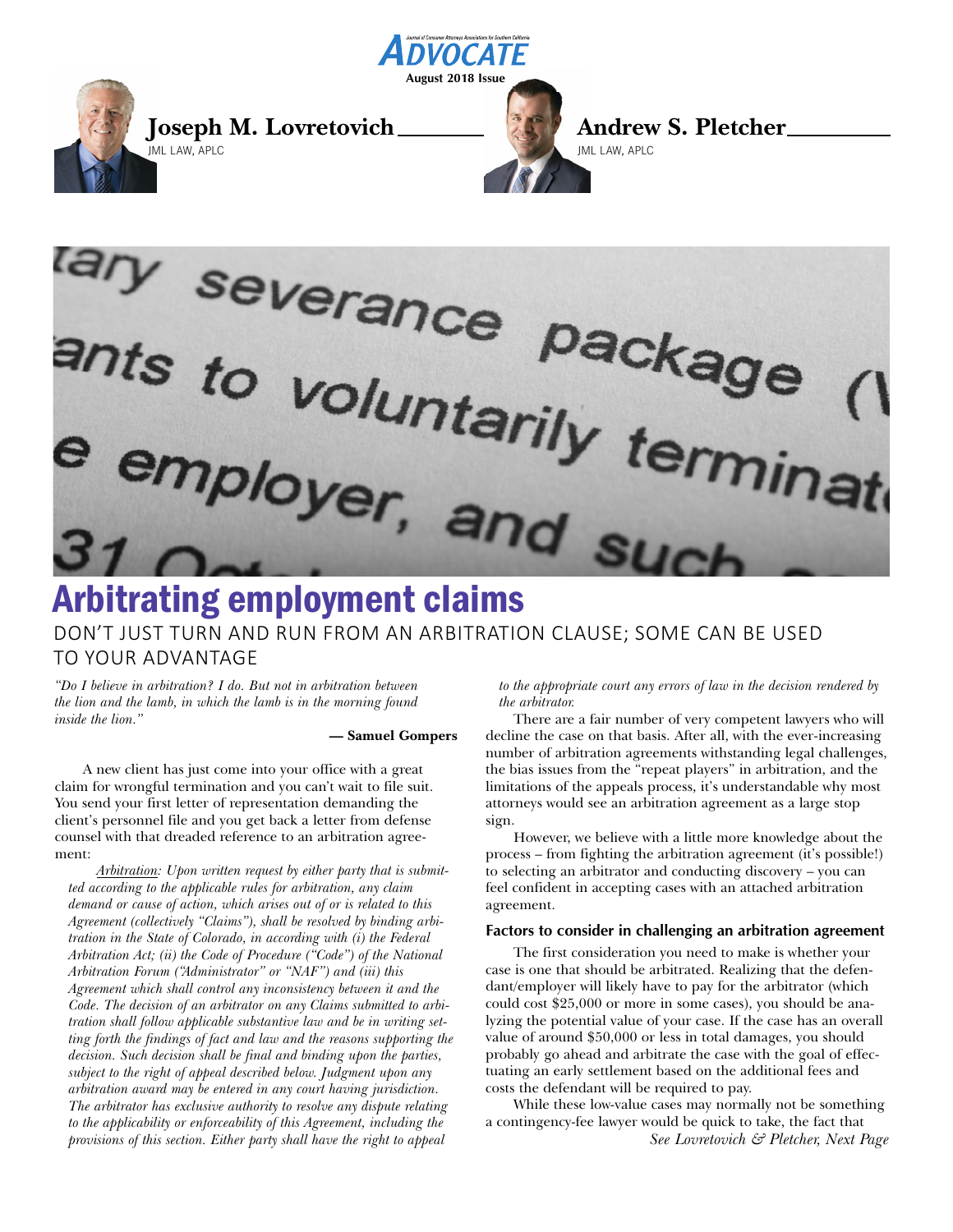

they may go to arbitration gives us an additional avenue to provide justice to an underserved community.

The second consideration in determining whether your case is one that should be arbitrated is whether your client has jury appeal. There are a few things to consider here: (1) Does your case have technical violations like failure to engage in the interactive process or failure to accommodate? (2) Does your client have prior lawsuits against his/her former employer or a criminal history (especially crimes of moral turpitude) that would potentially impair his credibility? (3) Was your client a very good employee?

In those cases, you may consider stipulating to the arbitration process because an arbitrator will be more likely to understand the technical rules and be able to look past your client's prior lawsuits or criminal history. And while they may not give you a "runaway verdict" in the end, they will (in all probability) give you at least a fair attorney's fee award.

The third consideration is whether or not there is an option of challenging the arbitration agreement so that your case (or even certain causes of action) can remain in court. As we will discuss below, this consideration has many facets that will depend largely on the wording of the arbitration agreement in question.

# **Does the Federal Arbitration Act ("FAA") apply?**

In 1920, New York passed an arbitration act that made agreements to arbitrate existing and future disputes enforceable and binding. Five years later, the federal equivalent was passed which created the nationwide mechanism for the specific enforcement of arbitration agreements and awards that we know today. (See, 9 U.S.C. §§ 1-16.) In general, the Federal Arbitration Act governs contractual arbitration in written contracts involving interstate or foreign commerce or maritime transactions under the Commerce Clause:

A written provision in any maritime transaction or a contract evidencing a *transaction involving commerce* to settle by arbitration a controversy

thereafter arising out of such contract or transaction, or the refusal to perform the whole or any part thereof, or an agreement in writing to submit to arbitration an existing controversy arising out of such a contract, transaction, or refusal, shall be valid, irrevocable, and enforceable, save upon such grounds as exist at law or in equity for the revocation of any contract. (9 U.S.C. § 2.)

In California, courts have made clear that *unless* the contract at issue (i.e., the arbitration agreement) involves interstate commerce, the FAA does not apply. (*Woolls v. Sup. Ct.* (2005) 127 Cal.App.4th 197, 211.) Thus, to establish FAA preemption, the defendant/employer "must show that the subject matter of the agreement involves interstate commerce." (*Lane v. Francis Capital Management, LLC* (2014) 224 Cal.App.4th 676, 687.) This requires the submission of "declarations and other evidence." (*Hoover v. American Life Ins. Co.* (2006) 206 Cal.App.4th 1193, 1207.)

In practice, the FAA can sneak into your arbitration agreement in many different ways. Using our example above, the FAA is listed as one of the ways the dispute arising under the arbitration agreement will be resolved. Other arbitration agreements may only mention the FAA in passing and some won't mention the FAA at all until you see the moving papers attempting to compel arbitration. But in every case, the defendant/employer must meet the evidentiary burden discussed in *Hoover* and show that the contract at issue involves interstate commerce.

Upon reviewing the moving papers, if you don't see any declarations or other evidence in support of the FAA, you should be in good shape to fight the applicability with the argument that the defendant has failed to meet its burden of showing the arbitration agreement involves interstate commerce. Of course, you should then be on the lookout for the "missing" evidence in defendant's reply papers… if you see new evidence upon reply then *immediately* file an objection with the court. (See *Carbajal v. CWPSC, Inc.* (2016) 245 Cal.App.4th 227, 241 [stating, in part, "[t]he general rule of motion practice, which applies here, is

that new *evidence* is not permitted with *reply* papers.... '[T]he inclusion of additional evidentiary matter with the *reply* should only be allowed in the exceptional case ...' and if permitted, the other party should be given the opportunity to respond"].)

The second part of fighting the FAA requires you to submit a declaration from your client describing his/her job duties so that the court can determine whether your client's former job required her to use a "channel" (e.g., travel by air, sea, rail, or road), "instrumentality" (e.g., use of the telephone or internet), or be involved in an activity that had a "substantial relation" to interstate commerce (e.g., involved in the transportation or logistics). (See, *U.S. v. Lopez* (1995) 514 U.S. 549, 558-59.) Using our example above, we submitted a declaration that described our client's job duties (originating loans in California) and stated that at no time was our client involved in originating loans out of the state of California or was asked by her employer to travel outside the state of California (including Colorado) to conduct the business of originating loans. Between the lack of evidence from the defendant/employer and your client's declaration, this should be enough for most courts to conclude the FAA does not apply to the particular arbitration agreement.

## **California Labor Code sections 200- 229 claims**

One of the best reasons to fight FAA preemption is if you are bringing wageand-hour claims under California Labor Code sections 200-229. As a matter of right, California Labor Code section 229 statutorily exempts certain wage-andhour claims from arbitration that are brought under sections 200 through 244. (*Lane v. Francis Capital Management LLC* (2014) 224 Cal.App.4th 676, 686; *Hoover v. American Life Ins. Co.* (2006) 206 Cal.App.4th 1193, 1207; see also *Barrentine v. Arkansas-Best Freight System, Inc.* (1981) 450 U.S. 728, 737 [stating that in considering arbitral claims, an employee's claim that is based on rights arising out of a statute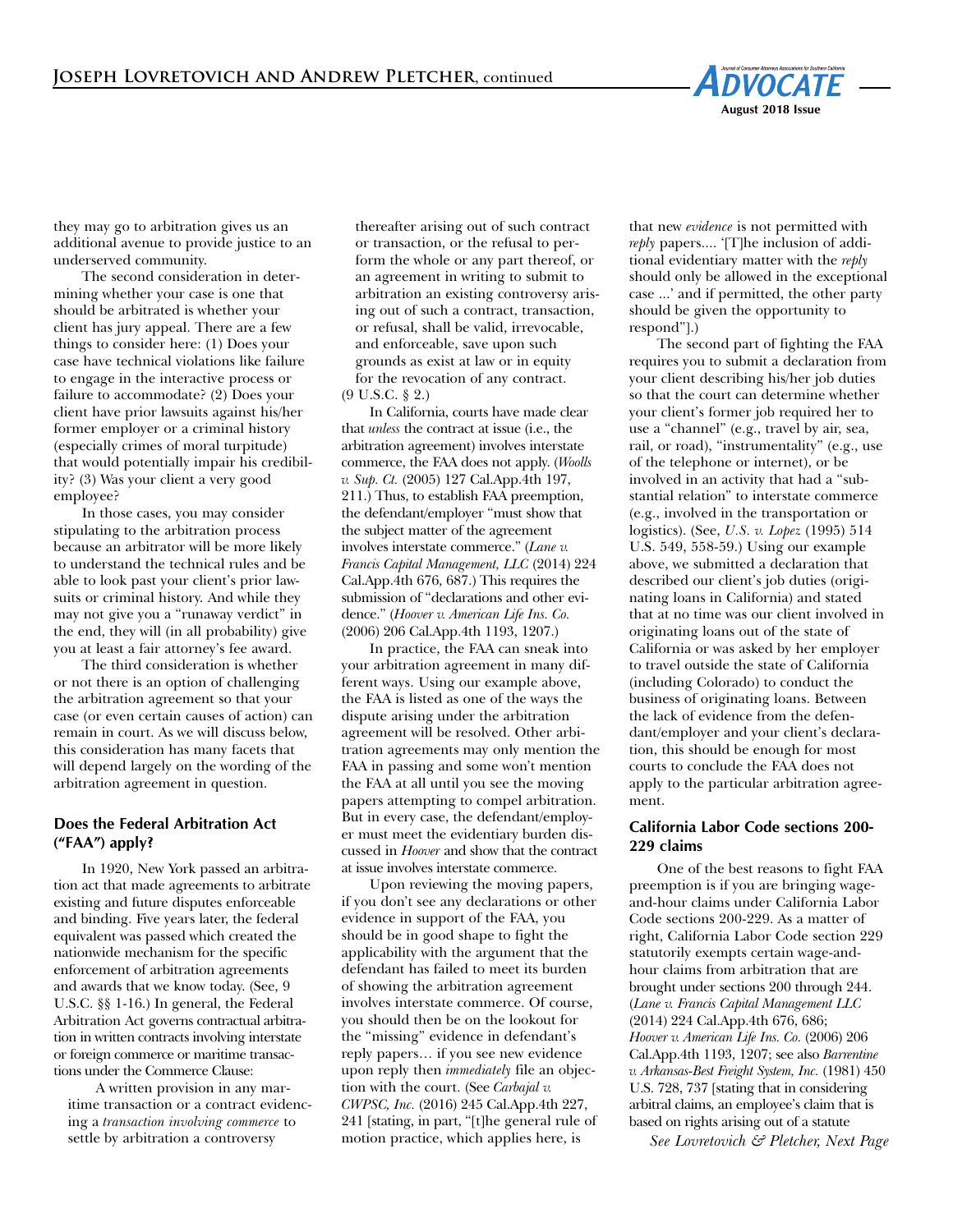

designed to provide minimum substantive guarantees to an employee should be considered differently than other private claims].) However, if the FAA applies, it preempts state law and that California statutory right gives way to FAA applicability.

### **The doctrine of unconscionability**

In general, California courts are empowered to invalidate an arbitration agreement based on grounds that exist in law or equity for the revocation of any contract. (*Garcia v. Sup. Ct.* (2015) 236 Cal.App.4th 1138, 1144.) One of the methods of rescission of a contract includes the doctrine of unconscionability, which "consists of both procedural and substantive elements." (*Pinnacle Museum Tower Assn. v. Pinnacle Market Development* (*US*)*, LLC* (2012) 55 Cal.4th 223, 246.)

When analyzing whether your arbitration agreement contains both procedural and substantive elements, remember that these elements need not be present in the same degree and are evaluated by California courts on a sliding scale. (*Pinnacle Museum Tower Assn. v. Pinnacle Market Development* (*US*)*, LLC* (2012) 55 Cal.4th at 247.)

Procedural unconscionability focuses on two factors: oppression and surprise. "Oppression" arises from an inequality of bargaining power which results in no real negotiation and an absence of meaningful choice. "Surprise" involves the extent to which the supposedly agreed-upon terms of the bargain are hidden in a prolix printed form drafted by the party seeking to enforce the disputed terms. (See, e.g., *A & M Produce Co.* v. *FMC Corp.* (1982) 135 Cal.App.3d 473, 486; *Fitz v. NCR Corp.* (2004) 118 Cal.App.4th 702, 713.)

An arbitration agreement that an employee is required to execute as part of an employee application is procedurally unconscionable in the absence of evidence indicating the employee had an opportunity to negotiate the agreement. (*Baltazar v. Forever 21, Inc.* (2016) 62 Cal.4th 1237, 1244; *Roman v. Sup. Ct.* (2009) 172 Cal.App.4th 1462, 1470 ["The Supreme Court has acknowledged that adhesion contracts in the employment context typically contain some measure of procedural

unconscionability."]; *Martinez v. Master Protection Corp.* (2004) 118 Cal.App.4th 107, 114 ["An arbitration agreement that is an essential part of a "take it or leave it" employment condition, without more, is procedurally unconscionable."].) This has proven to be the simplest and most effective method of proving procedural unconscionability.

Substantive unconscionability focuses on the actual terms of the agreement and whether they create an overly harsh or onesided result. (*Baltazar v. Forever 21, Inc.,* 62 Cal.4th at pp. 1244-45; *Abramson v. Juniper Networks, Inc.* (2004) 115 Cal.App.4th 638, 656; *Armendariz v. Foundation Health Psychcare Services, Inc.* (2000) 24 Cal.4th 83, 114.) Substantive unconscionability turns not only on a "one-sided" result, but also on an absence of "justification" for the specific provision. (*Armendariz, supra,* 24 Cal.4th at 117-18.) If an arbitration agreement mandated by the employer is indeed fair, "the employer as well as the employee should be willing to submit claims to arbitration." (*Id.* at 118.) However, if the terms of the arbitration agreement do not create a forum for *neutral* dispute resolution, they are unconscionable.

#### **Improper discovery limitations**

Adequate discovery is indispensable for the vindication of statutory claims. (*Fitz v. NCR Corp.* (2004) 118 Cal.App.4th 702, 715; *Ontiveros v. DHL Exp.* (*USA*)*, Inc.,* (2008) 164 Cal.App.4th 494, 512.) Although parties entering into an arbitration agreement may agree to something less than the full panoply of discovery provided in Code of Civil Procedure section 183.05, an arbitration agreement "*must 'ensure minimum standards of fairness' so employees can vindicate their public rights*." (*Fitz v. NCR Corp., supra*, 118 Cal.App.4th at 715-16.) Moreover, in complex employment disputes, where the employee is subject to a mandatory arbitration agreement, courts have expressly held that discovery limitations may fail to ensure the employee is able to adequately arbitrate his claim. (*Fitz v. NCR Corp., supra*, 118 Cal.App.4th at 717.)

In our experience, arbitration agreements that have substantially limited

discovery provisions (e.g., a single document request, very limited number of depositions, or an exchange of witnesses to call at arbitration without depositions) have all been found to be substantively unconscionable. So, when you are looking at your particular arbitration agreement, check whether there are specific or numerical limitations to discovery. However, keep in mind that if your arbitration agreement utilizes phrases such as "adequate discovery" or "reasonable discovery," they are not going to be found to be substantively unconscionable as the court will find them to be discretionary and up to the arbitrator to define what they mean.

# **"Place and manner" limitations**

In California, "place and manner" restrictions in an arbitration agreement have been found to be unduly oppressive and unconscionable. (See, e.g., *Aral v. EarthLink, Inc.* (2005) 134 Cal.App.4th 544, 549, 561 ["A forum selection clause that discourages legitimate claims by imposing unreasonable geographic barriers is unenforceable under well-settled California law."]; *Comb v. PayPal, Inc.* (N.D. Cal. 2002) 218 F.Supp.2d 1165, 1177 [stating a forum selection clause may be unconscionable if the "place or matter" in which arbitration is to occur is unreasonable taking into account the respective circumstances of the parties].)

Using our example arbitration agreement above, it is clear that these "place and manner" restrictions (e.g., Colorado arbitration for a former California employee) were enacted to do nothing more than favor the defendant/ employer by providing "home court advantage" in arbitration against any prospective claims by their former employees (the defendant's counsel in this particular case confirmed this reason by submitting a declaration from the HR director stating the company is based in Colorado). So, when you are looking at your particular arbitration agreement, check to see where the arbitration is to take place in relation to where your client previously worked. If it requires you to get on a plane to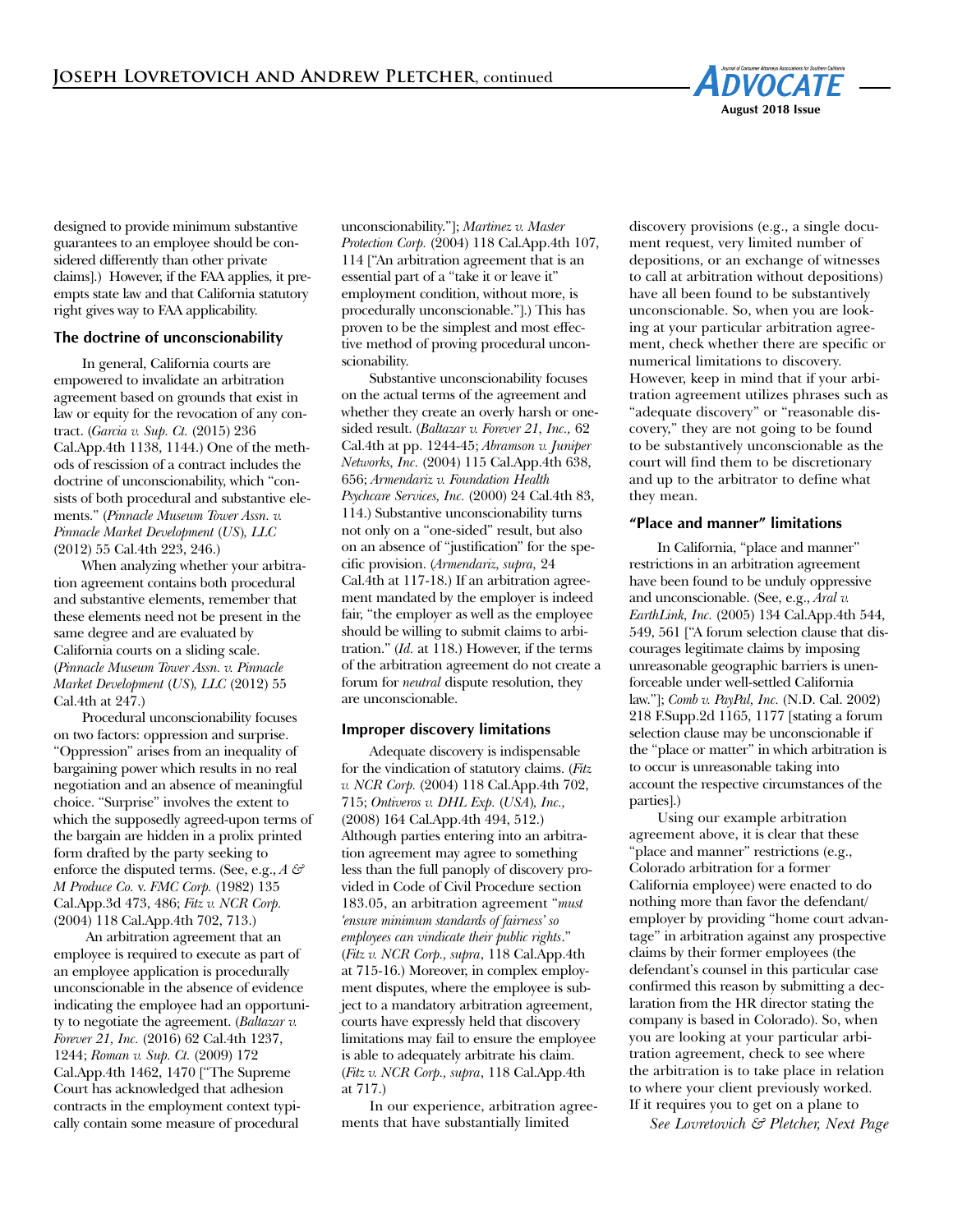

arbitrate these claims, it likely is too far and unconscionable.

# **The "prevailing party" cost provision**

Some arbitration agreements have included language that would allow the arbitrator to award the prevailing party his or her expenses and fees of arbitration, including reasonable attorney and witness fees *without limitation*. However, under California law, the employer must pay for the costs of arbitration if the requirement to arbitrate any claim against the company claims is brought as a mandatory condition of employment. (*Armendariz,* 24 Cal.4th at p. 110-11.) This rule ensures that employees bringing claims against their employer "*will not be deterred by costs greater than the usual costs incurred during litigation, costs that are essentially imposed on an employee by the employer*." (*Id.* at 111, emphasis added.)

Here, in reviewing your arbitration agreement, look to see if there is any chance your client would have to pay fees if they lost in arbitration. Words granting the arbitrator the right to award the prevailing party his or her expenses and fees of arbitration, including reasonable attorney fees and witness fees without anything more is problematic under California law.

# **Severance of the "offending" provisions**

Finally, in arguing that your arbitration agreement is unconscionable, you should request that the court strike any offending provisions that are unconscionable and contrary to public policy. If you have two or more unconscionable provisions, then you have a good chance that your arbitration agreement will be voided in its entirety as the court will find that the agreement is permeated by unconscionability. (See, *Armendariz.* 24 Cal.4th at p. 125.)

### **Which provider should you use?**

*"You have to learn the rules of the game. And then, you have to play better than anyone else." —* **Albert Einstein**

Some employers have specific providers named in the arbitration agreement, but many do not. So, if given the

option — which provider should you consider using? The main players are JAMS, ADR Services, Inc., Judicate West, Alternative Resolution Centers ("ARC"), and American Arbitration Association ("AAA"). From our experience, we prefer to stay away from using AAA because their list of potential arbitrators seems skewed toward the defendant/employer. However, others may have a different experience, so you should certainly check with other CAALA members and see if they have any preference.

In many cases, the defendant is willing to go with any provider you want to use even if a provider is identified in the agreement. Usually, if you are willing to stipulate to arbitration and not force the defendant to file a motion to compel, they will agree with whatever provider you want.

However, before you select a provider you will want to examine the rules of each ADR organization. Keep in mind that when viewing these rules, they operate as the "default" for arbitration agreements – so check the terms of your arbitration agreement first. Typically, if your arbitration agreement is shorter, you will see more of these rules come into play.

 A short summary is provided below of some of the major providers: *Arbitrator selection*

Judicate West – In the selection process for single arbitrator cases involving two parties, Judicate West will provide *a list of five* arbitrators it deems qualified. *Within 20 calendar days* of receiving the list of prospective arbitrators, each party (independently and simultaneously) will strike up to two arbitrators and rank the remaining three by order of preference. Then based on the comparative rankings, the highest ranked arbitrators will be chosen by Judicate West

JAMS – The selection process is much quicker for JAMS than Judicate West. If the parties cannot naturally agree to an arbitrator, JAMS will send the parties a list *of at least five* arbitrator candidates with a brief description of the background and experience of each. *Within seven calendar days* of service by JAMS of the list, each party may strike

two names and rank the remaining three by preference. Then based on the comparative rankings, the highest ranked arbitrators will be chosen by JAMS.

AAA – Working more directly with the parties in the arbitration selection process, AAA obtains the parties' input on the necessary qualifications of the arbitrator and then provides a list of prospective arbitrators and biographies for all parties to review. AAA will allow you to strike as many names as you want. However, if you go through two lists, AAA will just assign someone. From there, the parties are encouraged to agree upon an arbitrator, but if they are unable to do so, AAA will establish a deadline for each party to independently state its preferences from those on the list.

ADR Services, Inc. – Selection of an arbitrator begins with the terms of the arbitration agreement and whether it names a specific arbitrator or the method of selection. But, if the arbitration agreement is silent as to selection, ADR Services, Inc. will send to each party an identical list of ten (10) names (at minimum) of persons chosen from the panel. The parties are then encouraged to mutually agree on an arbitrator from that list. But, if the parties cannot reach a mutual agreement, each party will then have fifteen (15) business days to strike up to three names and rank the others in the order of preference and return the list to ADR Services, Inc. Then based on the rankings, the most preferred arbitrator will be selected.

### *Discovery*

Judicate West – At the initial Case Management Conference, the parties should discuss permissible discovery and establish the framework for how discovery is to be conducted. The rules allow for a good-faith exchange of relevant non-privileged information and require a "continuing obligation" to update any exchange of information. Additional discovery may be granted upon a showing of good cause.

JAMS – At the Preliminary Conference (done at the request of a party or direction of the arbitrator) the scheduling of any pre-hearing motions (including any dispositive motions) will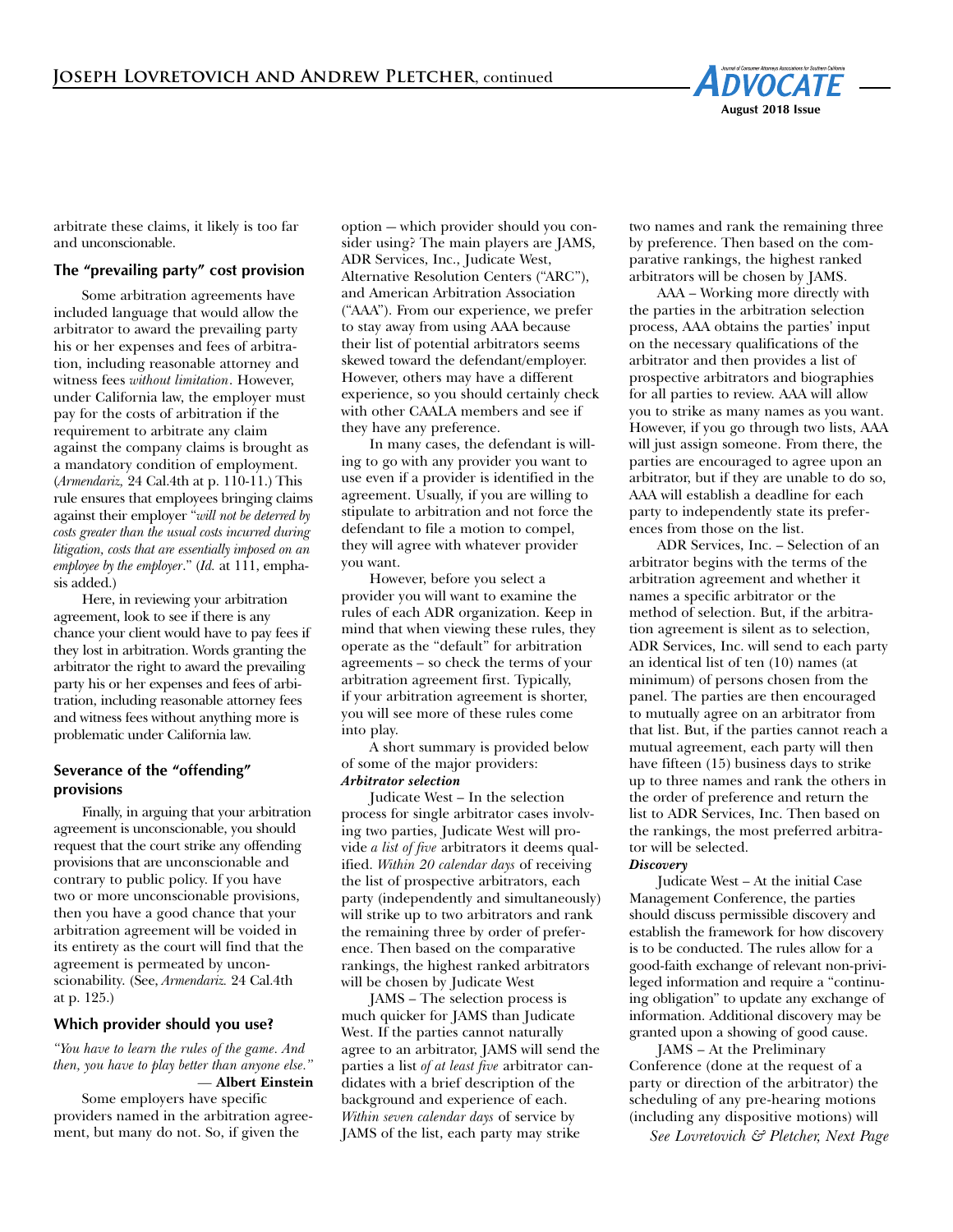

be discussed. Rule 17 describes the "Exchange of Information" process and is substantively more detailed than the other ADR providers, including providing a continuing obligation to supplement discovery provision. The arbitrator should be notified if there are any discovery disputes.

AAA – At the Preliminary Conference (done as promptly as practicable after selection of the arbitrator), the parties shall address and resolve any outstanding discovery issues and establish discovery parameters. Rule 9 allows for the arbitrator to order any such discovery as necessary to conduct "a full and fair exploration of the issues in dispute, consistent with the expedited nature of arbitration." Additionally, the arbitrator can be notified if there are any pending discovery disputes between the parties.

ADR Services, Inc. – At the Preliminary Hearing (done at the request of any party or at the discretion of the arbitrator or ADR Services), the parties and the arbitrator will discuss such issues as the future conduct of the case, including clarification of the issues, document exchange, and a schedule for hearings and discovery. With respect to employment disputes, the parties are entitled to discovery sufficient to adequately arbitrate their claims, including access to essential documents and witnesses, as determined by the arbitrator.

# *Motion Practice*

Judicate West – To bring a motion in arbitration, the parties are required to engage in a "meaningful meet-and-confer" and Case Management Conference ("CMC") to see if the particular issue can be resolved without requiring a motion. Only if the CMC does not resolve the outstanding issue will a motion and briefing schedule be set by the arbitrator. A hearing for the motion may or may not be required, so be sure to include all of your arguments in the papers!

JAMS – At the Preliminary Conference, the scheduling of any prehearing motions (including any dispositive motions) will be discussed. Rule 18 allows for a Motion for Summary Disposition of a particular claim or issue to be filed.

AAA – The arbitrator may allow the filing of a dispositive motion if the arbitrator determines that the "moving party has shown substantial cause" that the motion is likely to succeed and dispose of or narrow the issues in the case. A high standard and certainly worth addressing with the arbitrator if your case has clear factual issues of dispute.

ADR Services, Inc. – The arbitrator may allow the filing of *dispositive* motions to obtain pre-arbitration rulings, including demurrers, motions to strike, and motions for judgment on the pleadings. The rules *stress* the importance of these pre-arbitration motions being *dispositive.* Rule 23 allows for a motion for summary judgment/adjudication of a particular claim or issue to be filed and *unless otherwise specified by the arbitrator will follow the California Code of Civil Procedure section 437c.* 

## **Selection of the arbitrator**

There are two ways to select your arbitrator: First, as discussed above, many of the arbitration providers (including JAMS, Judicate West, and AAA) utilize a strike/rank list method. This process requests that you strike two names and rank the others in order of preference.

However, before you accept the strike list you should consider if you will need to challenge an arbitrator for cause. The ADR providers will likely tell you that you should utilize your strikes for this purpose; however, we view the strike list similarly to a Code of Civil Procedure 170.6 challenge. Thus, if you have a challenge for specific cause, you should try to get the ADR provider to remove the name from the strike list *before* serving it to the parties.

Another method of arbitration selection comes through the defense counsel who will suggest that you mutually agree on an arbitrator. If this occurs, you should act with caution as the defense attorney may be attempting to ferret out which arbitrators you want to use only to later strike every arbitration candidate you propose. To combat this, we typically tell the defense counsel to give us a list and then we will pick from their list.

When selecting an arbitrator, keep in mind that in most cases the defense/ employer must pay for it. Knowing that – think about how *expensive* an arbitrator can be. Many arbitrators charge by the hour, but some charge by the day. We had a case a few years ago where we agreed to an arbitrator who charged \$15,000 per day. We then purposed a twenty-day arbitration. The case quickly settled. *Use the arbitrator rate to your advantage*.

Also, do your homework. Find out how arbitrator candidates have ruled in the past. Usually you will get that information in the arbitrator's disclosures. Also utilize your CAALA Listservs to check out potential arbitrators. They are an important tool and a great resource for every CAALA member. There you can find out some very useful information including which arbitrators are favored by certain defense counsel.

After you receive your arbitration candidate strike list, you may challenge an arbitrator for an appearance of bias. Rule 12(b) of the AAA states that arbitrators "shall have no personal or financial interest in the results of the proceeding in which they are appointed and shall have no relation to the underling dispute or to the parties or their counsel . . ." Proving this may be difficult as any disclosures the arbitrator may make do not necessarily indicate that impartiality or independence would be affected. This is where the "repeat player" issues of arbitration typically arise.

# **The arbitration timeline and due process**

Arbitration in many ways threatens many of the fundamental due process principles of our justice system. As you can see from our discussion above, the language of your arbitration agreement and the particular rules of your provider can limit your ability to litigate in the name of "expediting" the process. And while these limitations on discovery can be hurtful to your case, fighting a dispositive motion (like summary judgment) on an expedited timeline can be fatal.